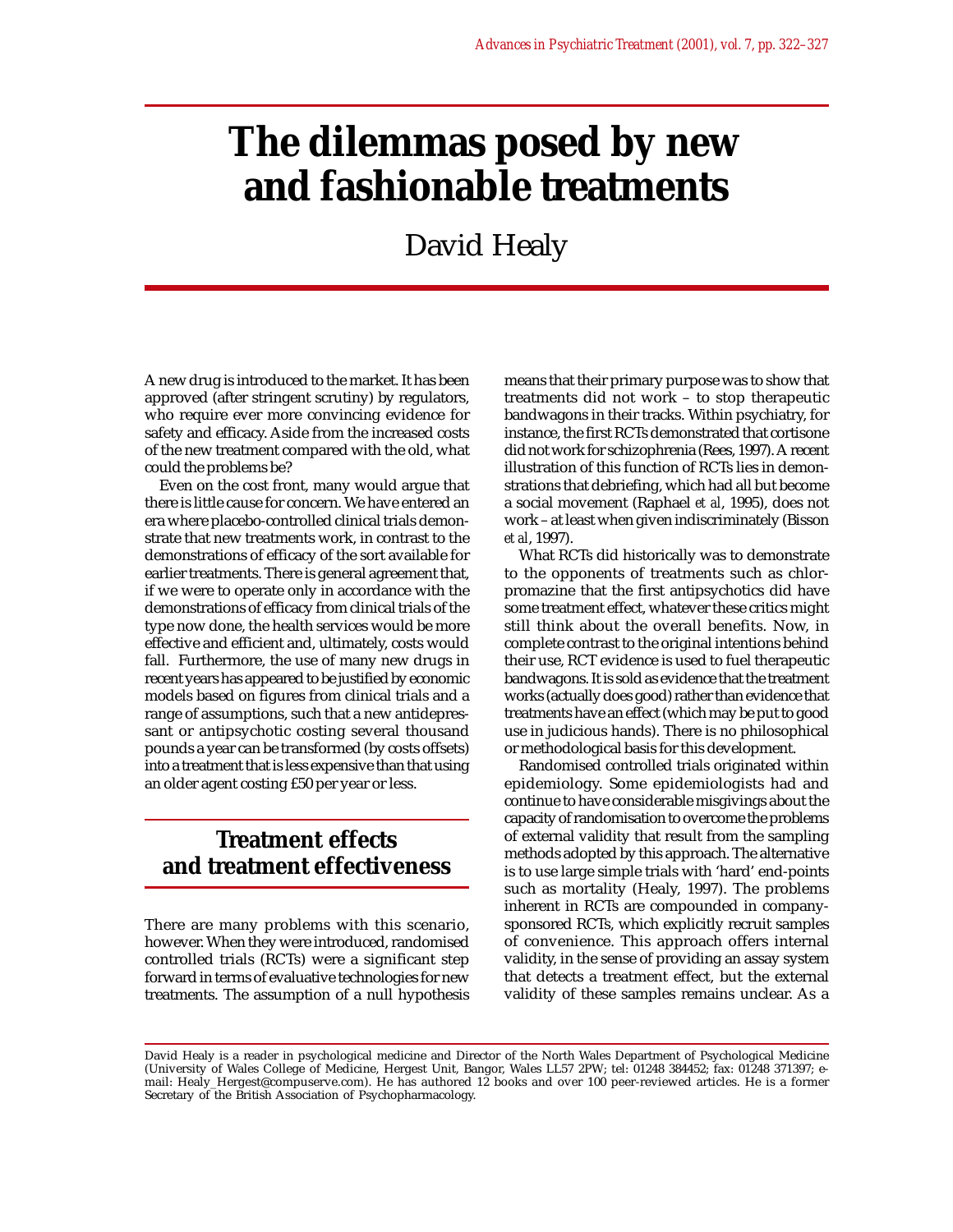result, a majority of current trials in any area of medicine have the power to disconfirm the null hypothesis that the treatment does not differentiate from placebo, but this evidence does not support extrapolations to the likely effectiveness of treatment. Such extrapolations at present can be based only on clinical judgement.

Distinctions between treatment effects and effectiveness are a particular problem in the case of clinical trials in psychiatry, where the end-points of treatment are surrogate ones based on changes in rating scale scores rather than demonstrations of return to work, reduced mortality or absent bacterial loads. There are four potential domains of measurement: observer-based disease-specific rating scales, such as the Hamilton Rating Scale for Despression (HRSD); patient-based disease-specific rating scales, such as the Beck Depression Inventory (BDI); observerbased non-disease-specific scales of global functioning; and patient-based non-disease-specific scales of global functioning (Quality of Life scale, QoL). It might be possible to provide better estimates of therapeutic effectiveness if a clear treatment effect could be demonstrated on ratings scales from all four domains. As a matter of fact, however, there is not a single antipsychotic or antidepressant that has been demonstrated to have treatment effects across all these domains. In the case of the antidepressants, demonstrations of treatment effects have largely been on the basis of instruments from the first domain. The work of Weissman *et al* (1974) on social adaptation shows that while antidepressants may lead to symptomatic improvements, the broader functioning of the patient may not normalise for a long time afterwards. In the case of trials with the selective serotonin reuptake inhibitor (SSRI) antidepressants, QoL scales have been used in as many as 100 trials with data from fewer than 10 reported (Healy, 2000).

Typically, outcomes in one domain, such as a 50% drop in an HRSD score, are presented as evidence of treatment effectiveness. This is clear evidence of a treatment effect but it does not necessarily support claims for efficacy, for example if the drop is from 38 to 19. Were convincing scores on rating scales across the range of domains of measurement available, there would still remain the problem of factoring recent evidence of discontinuation syndromes (Viguera *et al*, 1997; Tranter & Healy, 1998) into any extrapolation from demonstrations of treatment effects to claims for treatment effectiveness. If the stabilised patient relapses on discontinuation, the final outcome may be worse than non-treatment. Treating and stopping treatment is in general not the same as not treating in the first instance, and we rarely know sufficient about the natural history of either the treated or untreated states that we manage to make any confident claims for efficacy.

There are further problems with the current evidence base. Derived from epidemiological studies, RCTs essentially provide evidence of associations. But as in studies of smoking and lung cancer or diet and cardiac disorders, for instance, such evidence points to a link between events rather than an explanation of how or why these events may be linked. Indeed, arguably, epidemiological studies of this type, which link drugs to a therapeutic outcome, have obscured the mechanisms whereby these events are linked by deflecting our attention away from what the drug actually does to bring about the association. For example, Jick *et al* (1995) compared suicide rates after 172 000 prescriptions for antidepressants in primary care in the UK and found a higher rate on fluoxetine than on other antidepressants – but this study necessarily left uncertain the nature of the mechanism producing this association.

In the case of the antidepressants, clinical trials may suggest to the unwary that a group of pharmacologically diverse agents, which almost certainly bring about their benefits by producing distinctive functional effects, produce common treatment effects. The SSRIs were in fact synthesised in the first instance to do something functionally (not biochemically) different from the older tricyclic agents. Interpreting the trial evidence as evidence that these agents all 'work' diverts attention from the question of how they are working. Through what functional effects does a noradrenergic selective agent bring about its benefits compared with an SSRI? Preclinical work indicates that one set of drugs is energy enhancing, while the other is more serenic (anxiolytic). But our recent mesmerised focus on RCTs has obscured these distinctions in clinical practice. Prescribing without knowing what potentially beneficial effects an agent produces is not likely to lead to either rational or good practice. If we do not know what these diverse agents do to get patients with depression better, how can we know which of them to give the patient in front of us?

The discussion so far has focused on the relatively simple case of depression. The apparently clear-cut effects on HRSD scores in short-term trials of these agents have contributed to the impression that it is possible to assess the efficacy of our treatments in complex conditions such as manic–depressive disease or schizophrenia. But consider the problems in bipolar disorders. No single rating scale can be used in a condition that cycles from one pole to its polar opposite. If we use frequency of episodes as an end-point, thousands of patients would have to be recruited across multiple centres and sustained within an experimental protocol for years in order to produce a convincing demonstration of prophylaxis. This cannot be simply done. Even the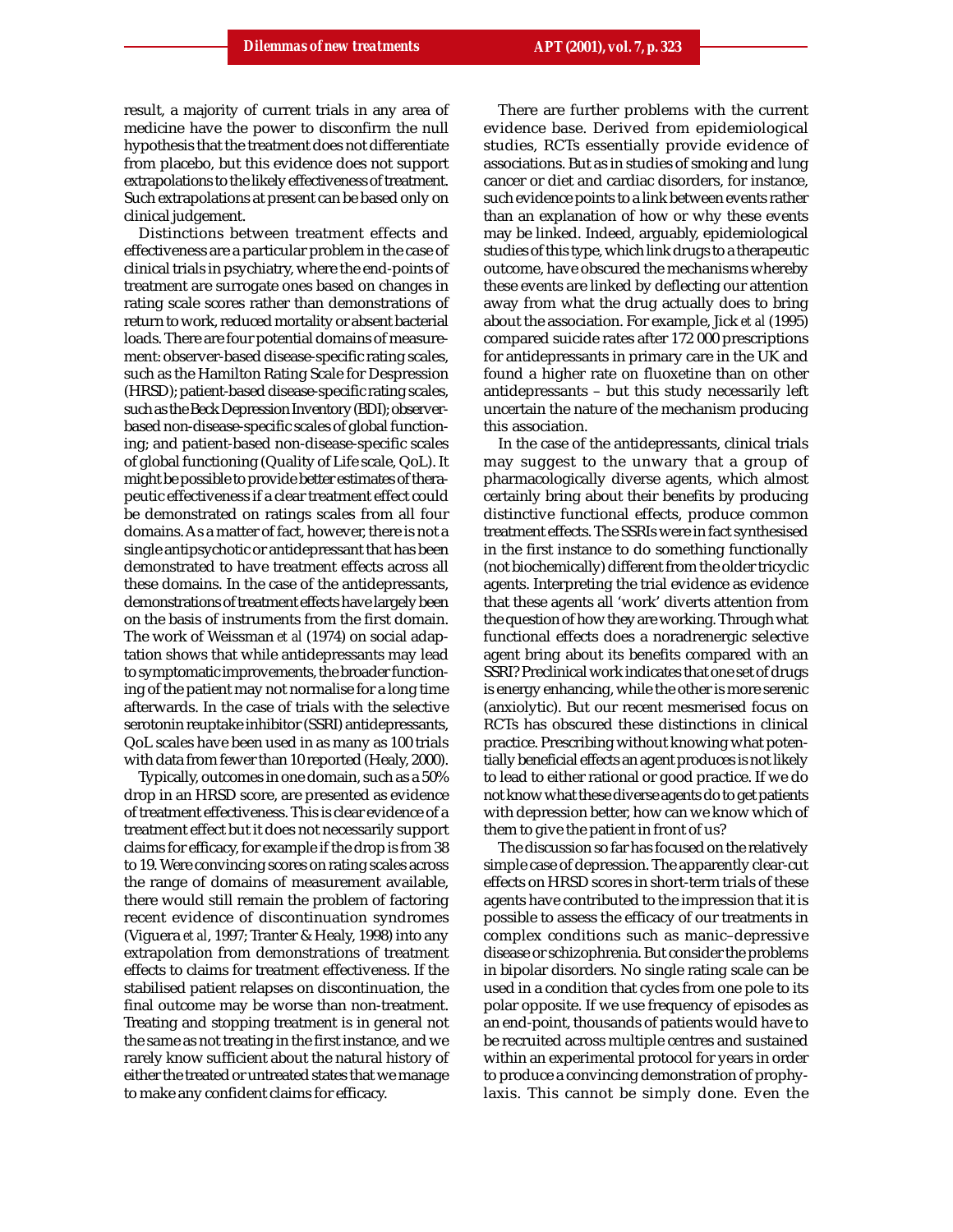resources of the largest pharmaceutical companies have not been able to support trials like this. As a result, the use of anticonvulsants, sometimes called mood stabilisers, in mood disorders is underpinned by evidence of a treatment effect in depression or in mania but not evidence of effects in manic– depressive disease. In the same way, there is little evidence on the extent to which antipsychotics work for schizophrenia over and above their treatment effect in acute psychotic states and in some maintenance studies.

There are further problems for anyone who wishes to go beyond the statement that treatment effects can be demonstrated to a claim that treatments have been shown to work. In placebo-controlled clinical trials, the placebo also has effects. In short-term trials, based on changes in rating scale scores, it becomes a practical impossibility to abstract the placebo component of efficacy from any specific component of efficacy and determine how much, if at all, the 'active' treatment is 'working'. While there may be efficacy in some patients, in general, superiority over placebo in a clinical trial is a demonstration of an effect rather than a demonstration of efficacy.

Or consider the case of the hypnotics. RCT evidence may show that a hypnotic has a clear effect without any need to employ a rating scale. Patients, however, may not wish to take such treatments. In this sense, despite evidence that the treatment can be said to work in one dimension of value, this hypnotic does not work for a subgroup of patients in other dimensions. Further trials are called for, to establish how much such a treatment is valued, but these are never undertaken for hypnotics. In the case of sleep and hypnotics, however, people are probably confident enough in their own judgement to ignore their clinician or any expert if need be. In the case of anxiety, depression, manic–depression or schizophrenia, the situation is more ambiguous and it behoves the clinician, on behalf of the patient, to know how much treatments actually are valued. But there is no evidence of this sort.

#### **Marketing the evidence**

The problems outlined above are in a very real sense academic. In the real world, the problems with the evidence facing clinicians are even graver. First, clinical trials that do not favour a company's interest are frequently not reported. This leads to a situation where the greatest single determinant of outcome of a published study appears to be its sponsorship (Freemantle *et al*, 2000; Gilbody & Song, 2000). Second, as mentioned above, there is no

obligation on companies to report all the data from within trials that are published. In the case of the SSRIs, for example, there has been almost universal non-reporting of QoL data (Healy, 2000). Finally, there is an overreporting of favourable studies. At international meetings and in peer-reviewed journals, senior experts in the field, who have had no participation in a study, present data from company trials in a manner that leaves those attempting to meta-analyse the results confused as to how many trials there actually have been. A recent estimate has been that this process leads to a 25% overestimate of the efficacy of new antipsychotics, for instance (Huston & Locher, 1996; Rennie, 1999).

Aside from the underreporting, selective reporting and overreporting, an ever-increasing proportion of the literature on treatments is ghost written. This applies particularly to material appearing in journal supplements as the proceedings of satellite symposia or consensus conferences. These papers commonly have the names of senior figures in the field on them but it is by no means clear that these experts have even seen the paper to which their names are attached. On the basis of a survey of review articles on the use of antidepressants in depression complicated by physical disorders, my estimate is that up to 50% of the review articles appearing in respectable Medline-listed journals on new drugs or aspects of their use either appear in supplement form, are ghost written or are written by company personnel.

It is common for philosophers and sociologists of science to investigate the emergence and dominance of paradigmatic views. None have hitherto considered the possibility that the convergence of views among experts constituting a paradigm might stem from the fact that a common set of articles is produced in communication agencies with the names of various experts almost randomly attached as appropriate for the occasion. This has clear implications for the sociology of science, but does any of this have any significance for clinical practice? Surely clinicians are trained to review papers and assess the literature critically. Indeed, their duty under prescription-only arrangements is to determine the true hazards of new agents and distinguish 'hype' from genuine advances.

Unfortunately, prescription-only arrangements also mean that the full weight of the pharmaceutical industry can be brought to bear on a very small number of purchasers as opposed to being spread across an entire market-place. It would be a mistake to believe that this weight will be without influence. While dependence on benzodiazepines was clearly a therapeutic problem, the wholesale switch from the use of tranquillisers in the 1980s to antidepressants in the 1990s, with the same patients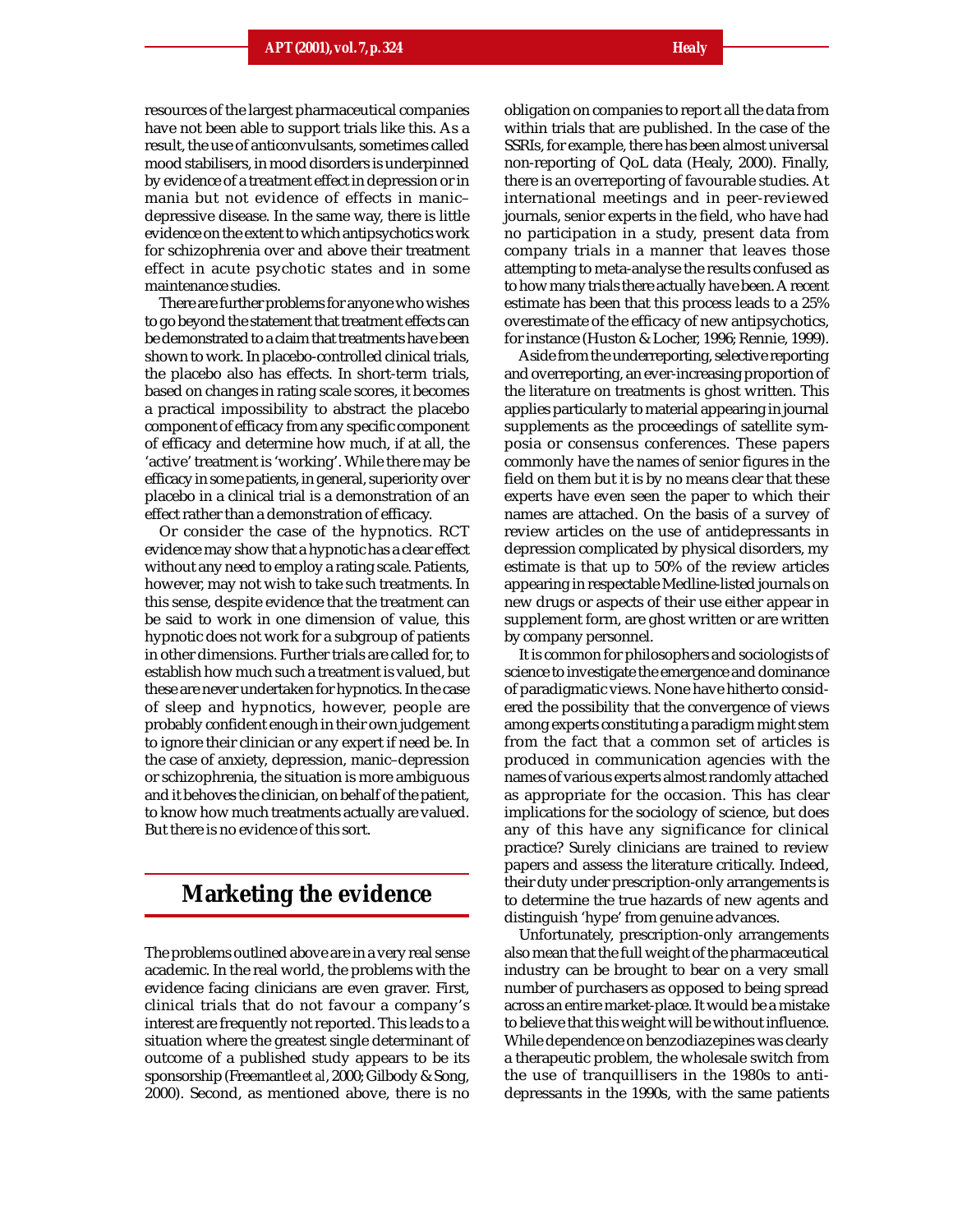being diagnosed as having anxiety disorders in one decade and depressive disorders in another, stems to a considerable extent from the marketing power of pharmaceutical companies channelled through prescription-only arrangements. (And in all likelihood, as the SSRIs come off patent in the near future these same patients will once more be diagnosed as having anxiety disorders, to be treated with anxiolytics rather than tranquillisers.) In the case of the antipsychotics, an earlier generation of weakly neuroleptic antipsychotics was replaced by a generation of neuroleptics. The past 5 years, however, have seen a wholesale switch from neuroleptics back to a group of compounds that, in terms of receptor profile and efficacy, are indistinguishable from first-generation antipsychotics such as chlorpromazine, chlorprothixene and levomepromazine (Pedersen & Bogeso, 1998; Healy, 2001). Neither of these switches can be justified on the basis of clinical trial evidence.

Randomised controlled trials produce main effects and side-effects. By convention, the main effect of antidepressants is taken to be on mood, and effects, for example, on sexual functioning are designated side-effects. In fact, sexual functioning may be more reliably affected by an SSRI than mood. Where up to 200 patients may be needed to demonstrate a treatment effect for an SSRI in depression, as few as 12 may be needed to demonstrate efficacy for premature ejaculation (Waldinger *et al*, 1994). Evidence of the potentially beneficial effects of SSRIs on aspects of sexual functioning such as premature ejaculation was kept almost entirely out of the public domain by companies for two decades (Healy, 1997). This should make it clear that the designation of a main effect of a compound is essentially an arbitrary decision, related to company economics and far from value-free (Healy & Nutt, 1998).

The licensing system was put in place to constrain the claims that companies can make, not to regulate clinical practice. Increasingly, however, there has been confusion on this point, and many clinicians feel that they can only prescribe compounds for their licensed indication. This confusion has come about since the 1962 amendments to the US Food and Drug Act, where the requirements for drug licensing moved from demonstrations of treatment effects to demonstrations of effects for particular disease conditions. With the restriction of drug treatments to disease states, companies have more aggressively marketed medical disease models such as panic disorder and social phobia as a means of selling compounds (Healy, 1997). This helps further the link between the claims that a company can make regarding their compound and perceptions that clinicians may have of the appropriate use of those compounds and it leads to an indiscriminate usage

of many drugs for 'depression' on the basis that they have been demonstrated to be antidepressants. In fact, a license is an acknowledgement that a treatment effect can be demonstrated, not that treatments work. It can be issued even if the majority of patients the drug is given to in clinical trials fail to show this effect – as was the case with a number of the SSRI antidepressants.

In 1860, faced with the medical arsenal, Oliver Wendell Holmes stated:

"I firmly believe that if the whole materia medica as now used were to be sunk to the bottom of the sea, it would be all the better for mankind and all the worst for the fishes." (cited in Young, 1992, p. 19)

 The perception now is that new evaluative methods have pushed bad medicines out of the arsenal. In fact, there is every reason to suspect that RCTs are pushing good therapies out of health care. Psychiatric units that once had active occupational therapy sections and social programmes are now reduced to boring sterile places where only things that have been 'shown to work' happen. Patients are not exercised, nor taken out on social activities, nor involved in art, music or other therapies. If they leave hospital for psychosocial reasons, it is likely to be because of boredom. One reason for this is that RCTs, as currently interpreted and allied to the patenting system, provide evidence that can be used for lobbying purposes. In contrast, other non-specific approaches will remain, like placebo, undeniably but unprovably effective and consequently unsponsored.

Much of the above could be countenanced if RCTs had done something to restrain therapeutic zeal (the *furor therapeuticus*). There is little evidence for this. In recent years there has been a mass medicalisation of a range of nervous conditions in primary care. Only time will tell how appropriate such medicalisation is. But what is clearly inappropriate is the current lack of monitoring of the therapeutic impact of intervening in these conditions. In practice, on the basis of weak evidence of treatment effects, we have done a great deal to detect such conditions and advocate that subjects are given treatment, but little to monitor whether treatment has in fact delivered the desired result. Because these agents have been shown by RCTs to 'work', we have promoted a situation, virtually free of warnings, in which primary care prescribers and others, besieged by the mass of community nervous problems and all but impotent to do much for them, have been trapped by the weight of supposed scientific evidence into indiscriminately handing out psychotropic agents on a huge scale.

There have been moves in recent years by the Cochrane Centre and leading medical journals to encourage companies to publish all their data. The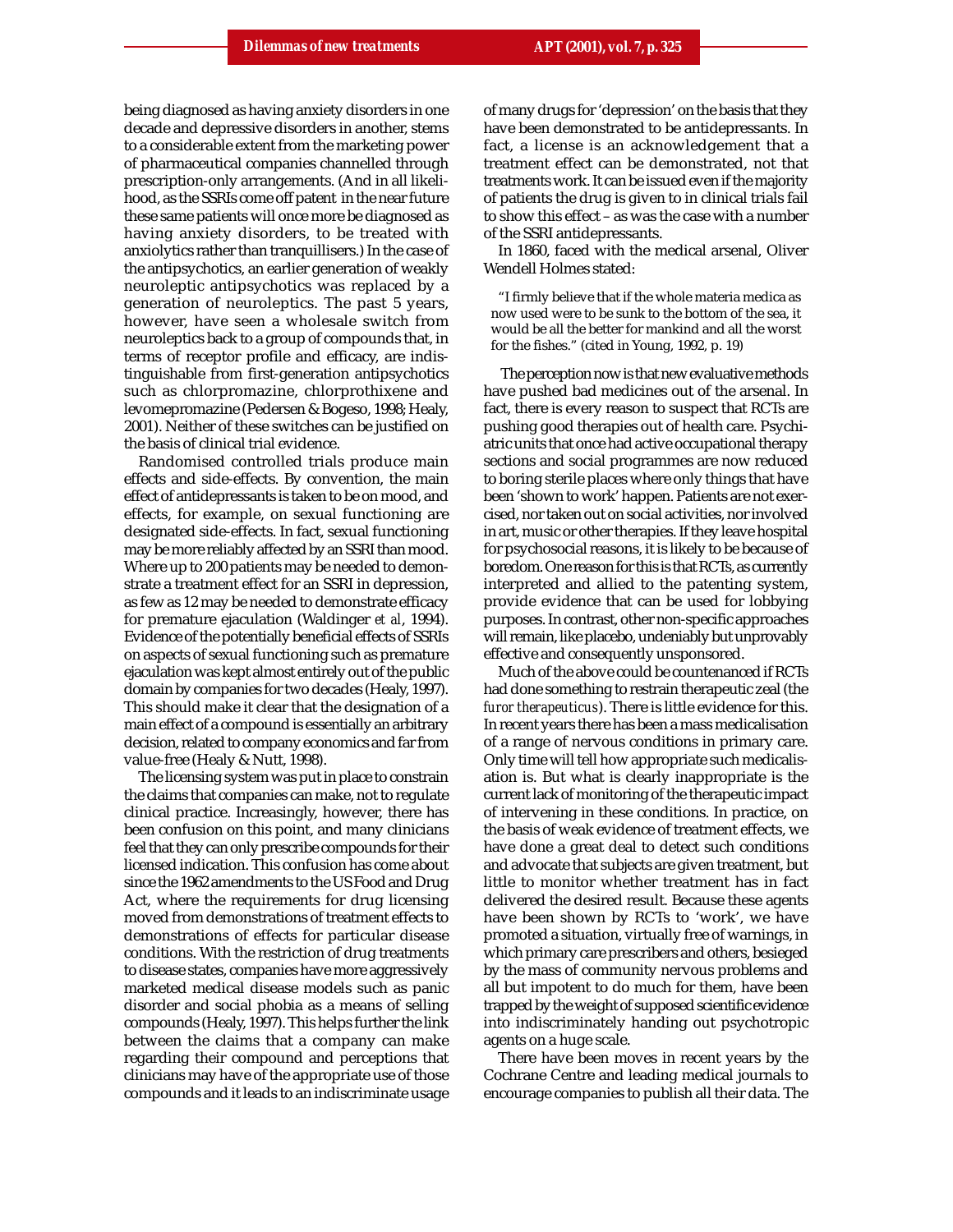implication appears to be that if all the data are published the field will become scientific. In fact, publication of all the data will just produce acceptable business practice in contrast to the currently unacceptable practice; the systematic concealment of data about a new car, for instance, would constitute bad business practice rather than bad science. It will take considerably more than more transparent publication practices to produce good science. Good science will result only from studies that are designed to answer scientific questions rather than from ones designed to support regulatory applications or market penetration.

#### **Coda**

Colleagues and I recently reported the first results of a study in North Wales undertaken within a population that has been stable for 100 years in terms of population numbers, age cohorts, ethnic mix and rurality (Healy *et al*, 2001). This demonstrated that there has been a three-fold increase in the rate of detentions into psychiatric services and a 15-fold increase in the rate of admissions since the introduction of the psychotropic drugs. The inter-illness intervals for bipolar disorders appear to have got shorter rather than longer, despite the availability of supposedly prophylactic treatments. Overall, for all psychiatric conditions patients now appear to spend longer in a service bed than they would have done 50 or 100 years ago. Such findings are compatible with our treatments having effects that may be used judiciously, but in many instances are probably not being used to their best advantage; they are incompatible with our treatments being effective in practice for a majority of the patients to whom they are given.

When chlorpromazine was introduced, Evarts from the National Institute of Mental Health cautioned that the new treatment assessment and drug development methods being proposed were problematic (Evarts, 1959). Had fever therapy and, later, penicillin not been discovered as treatment for general paralysis of the insane (GPI), he noted, chlorpromazine would also have been used for dementia paralytica. The research methods we have subsequently relied on, against his advice, exclusively for dementia praecox and manic–depressive illness would have demonstrated chlorpromazine's utility for GPI. The failure of cases of GPI to clear up in response to chlorpromazine would have justified the production of an ever-increasing number of essentially similar agents. A research and therapy establishment would have arisen on the back of these

efforts, which, Evarts predicted, would have actively inhibited the discovery of an effective treatment for GPI.

The example of GPI and penicillin demonstrates that everybody knows when a treatment really works without the need for RCTs – the problem vanishes. Notwithstanding this, we work in an era that, for a range of reasons, sets great store on evidence-based medicine. RCTs and the embodiment of evidence derived from them in guidelines have become a solution for complexity and a substitute for wisdom and in some cases for common sense. This suggests a blind spot on our part when it comes to evidence about evidence.

There is, however, one advantage in the new arrangements. The first antipsychotics and antidepressants led to the emergence of antipsychiatry and a questioning of the legitimacy of psychiatry. Such a scenario is unlikely to be repeated. The market development plans of drug companies for recent and future generations of psychotropic agents include the establishment of, or penetration of, patient support groups. Psychiatrists who might once have been vilified when they advocated new physical treatments to patient groups are more likely to find themselves vilified now if they fail to endorse enthusiastically the latest treatments.

Perhaps it is now time for psychiatrists, like focusgroup-oriented politicians, to follow rather than to lead. A growing string of cases, from the sacking of Nancy Olivieri from the University of Toronto for the publication of clinical trial results inconvenient to the sponsoring company to the suing of Ian Oswald in the UK for his concerns about the concealment of study data, demonstrate that fashionable treatments increasingly pose dilemmas that go beyond any problems in the evidence base or in the way that evidence is marketed.

#### **References**

- Bisson, J. I., Jenkins, P. L., Alexander, J., *et al* (1997) Randomised controlled trial of psychological debriefing for victims of acute burn trauma. *British Journal of Psychiatry*, **171**, 78–81.
- Evarts, E. (1959) A discussion of the relevance of effects of drugs on animal behavior to the possible effects of drugs on psychopathological processes in man. In *Psychopharmacology: Problems in Evaluation* (eds J. Cole & R. Gerard), pp. 284–306. Washington, DC: National Academy of Sciences/National Research Council.
- Freemantle, N., Anderson, I. M. & Young, P. (2000) Predictive value of pharmacological activity for the relative efficacy of antidepressants drugs. Meta-regression analysis. *British Journal of Psychiatry*, **177**, 292–302.
- Gilbody, S. M. & Song, F. (2000) Publication bias and the integrity of psychiatry research. *Psychological Medicine*, **30**, 253–258.
- Healy, D. (1997) *The Antidepressant Era*. Cambridge, MA: Harvard University Press.